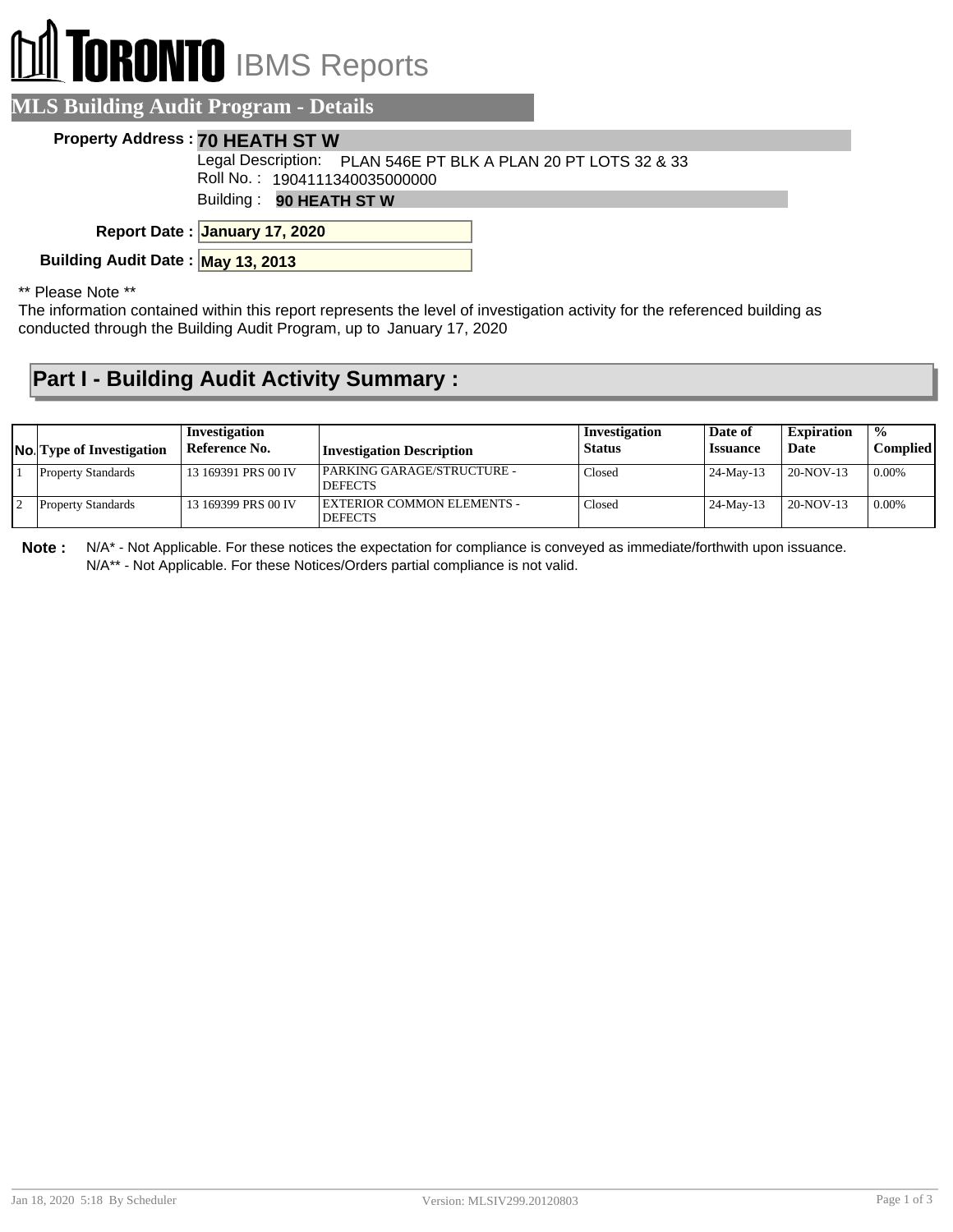### **Part II - Building Audit Details for Property Standards Orders :**

| Tvpe of<br><b>No. Investigation</b> | <b>∣Investigation</b><br><b>∣Reference No.</b> | <b>Investigation Description</b> | <b>Investigation Date of</b><br><b>Status</b> | <b>Issuance Date</b> | <b>Expiration</b> | <b>Next Scheduled</b><br><b>Inspection Date</b> |
|-------------------------------------|------------------------------------------------|----------------------------------|-----------------------------------------------|----------------------|-------------------|-------------------------------------------------|
|                                     |                                                |                                  |                                               |                      |                   |                                                 |

**No. of defects contained within the Order :**

**No. of defects that remain outstanding :**

| No. | Location | <b>Status</b> |
|-----|----------|---------------|
|     |          |               |
|     |          |               |